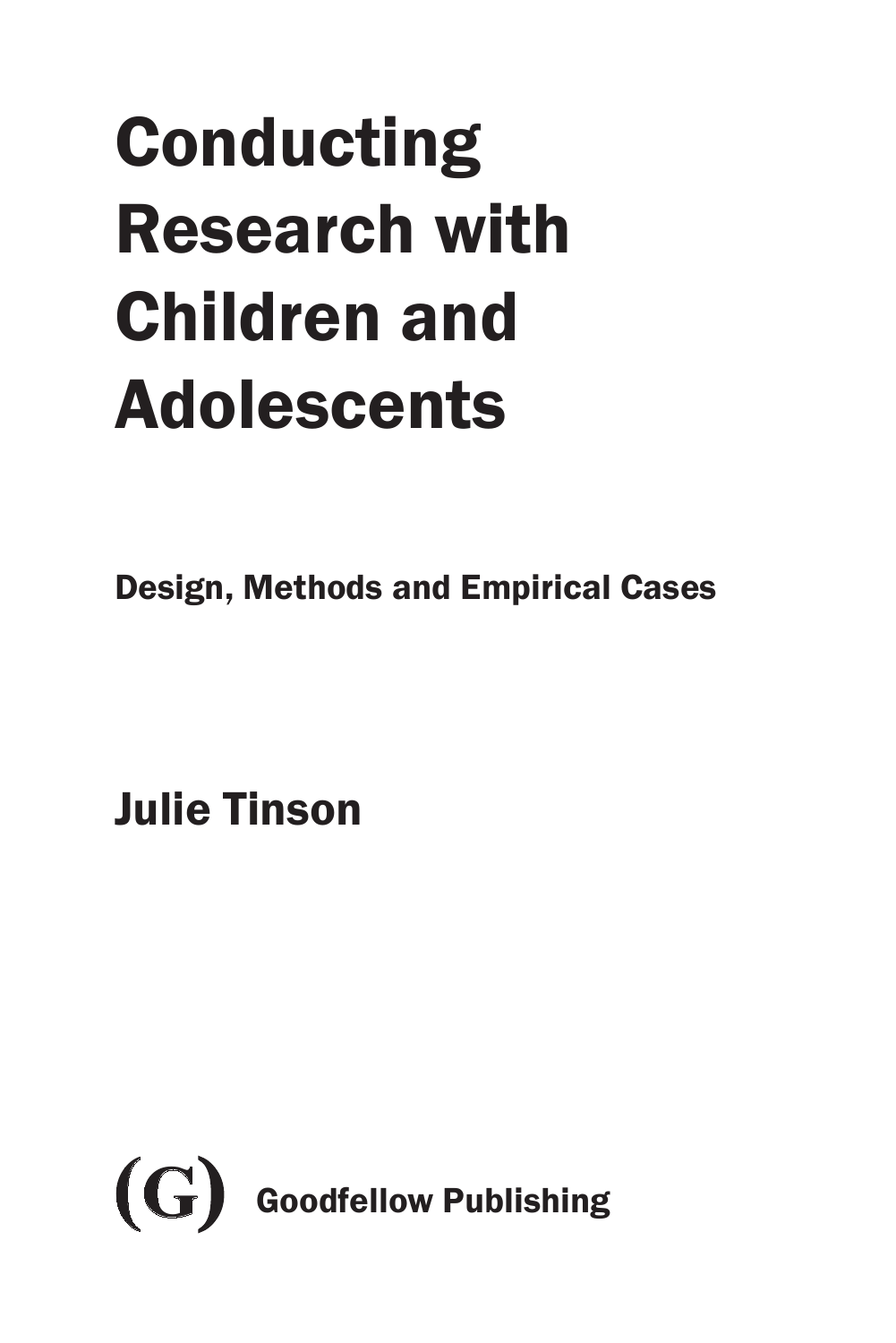Published by Goodfellow Publishers Limited, (G) <sup>Published by Goodfellow Published by Goodfellow Published by Goodfellow Published by Goodfellow Published by Goodfellow Published by Goodfellow Published by Goodfellow Published **Cool**</sup> http://www.goodfellowpublishers.com

*British Library Cataloguing in Publication Data*: a catalogue record for this title is available from the British Library.

*Library of Congress Catalog Card Number*: on file.

ISBN: 978-1-906884-02-4

Copyright © Julie Tinson 2009

All rights reserved. The text of this publication, or any part thereof, may not be reproduced or transmitted in any form or by any means, electronic or mechanical, including photocopying, recording, storage in an information retrieval system, or otherwise, without prior permission of the publisher or under licence from the Copyright Licensing Agency Limited. Further details of such licences (for reprographic reproduction) may be obtained from the Copyright Licensing Agency Limited, of Saffron House, 6–10 Kirby Street, London EC1N 8TS.

Design and typesetting by P.K. McBride

Printed by Lightning Source, www.lightningsource.com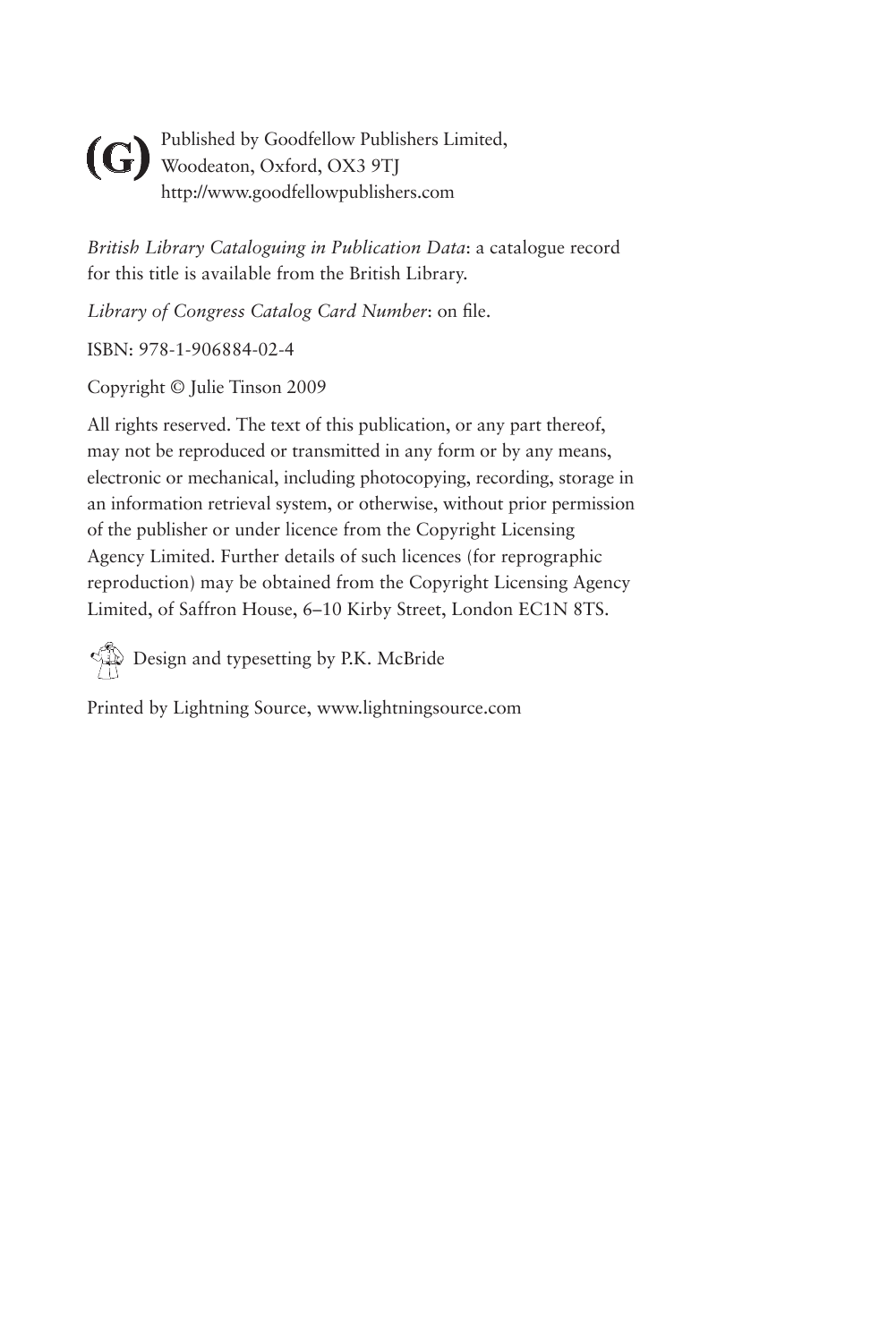## **Contents**

| $\mathbf{1}$ | <b>Researching with Children: an Introduction</b>                  | $\mathbf{1}$   |
|--------------|--------------------------------------------------------------------|----------------|
|              | Introduction                                                       | $\mathbf{1}$   |
|              | 'Children', 'adolescents' and 'young people'                       | 3              |
|              | Cognitive and social development                                   | 5              |
|              | Children as a unique group                                         | 6              |
|              | Deciding on a research topic                                       | $\overline{7}$ |
|              | Having difficulty finding a topic?                                 | 9              |
|              | Developing aims and objectives                                     | 10             |
|              | Preparing to research with children                                | 10             |
|              | Reflective questions                                               | 12             |
|              | Checklist                                                          | 12             |
| 2            | <b>Ethical Practice with Children And Adolescents: An Overview</b> |                |
|              | <b>And Practical Application</b>                                   | 15             |
|              | Introduction                                                       | 15             |
|              | <b>Informed Consent</b>                                            | 17             |
|              | (Legal) Requirements                                               | 17             |
|              | Informed Assent or Informed Consent?                               | 18             |
|              | <b>Informed Dissent</b>                                            | 20             |
|              | Informed Dissent in Practice                                       | 20             |
|              | Conveying the Meaning of Informed Dissent                          | 21             |
|              | Anonymity and Confidentiality                                      | 22             |
|              | <b>Research Ethics Committees</b>                                  | 23             |
|              | Covert Research                                                    | 26             |
|              | Covert Research in Practice                                        | 27             |
|              | Power and Moral Obligation                                         | 27             |
|              | Power Play in Practice                                             | 30             |
|              | Role of Gatekeepers                                                | 30             |
|              | Gatekeepers and their Responsibilities                             | 31             |
|              | Role of Researcher                                                 | 31             |
|              | <b>Disclosure</b>                                                  | 33             |
|              | Completing the Ethical Research Process                            | 34             |
|              | <b>Reflective Questions</b>                                        | 35             |
|              | Checklist                                                          | 35             |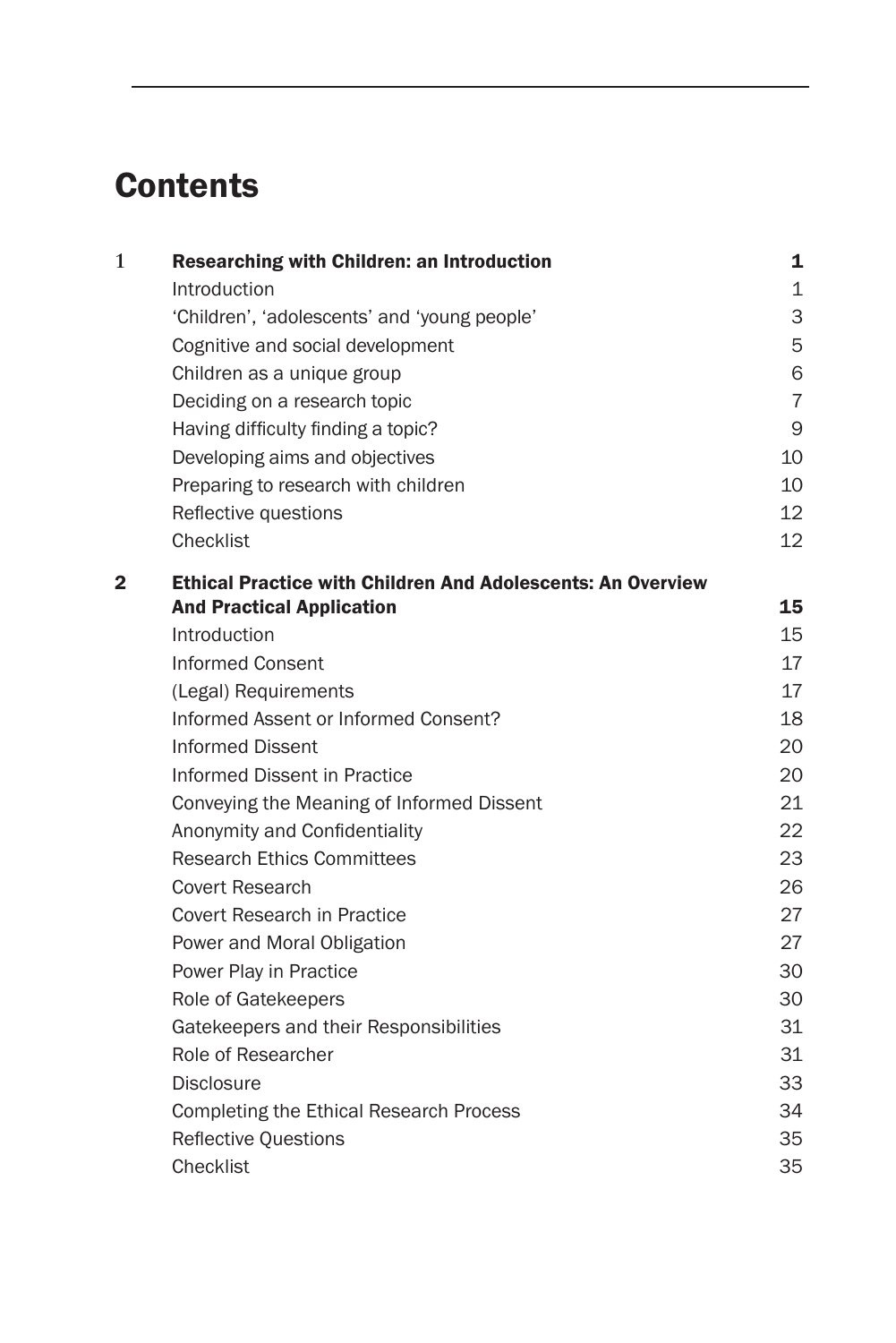| 3 | <b>Research Design for Researching with Children and Adolescents</b> | 40  |
|---|----------------------------------------------------------------------|-----|
|   | Introduction                                                         | 40  |
|   | Research Philosophy                                                  | 41  |
|   | Variety of Research Types and Approach                               | 43  |
|   | Types of Research Method                                             | 45  |
|   | Researching with Younger Children                                    | 45  |
|   | Younger Children and Quantitative Research                           | 52  |
|   | Older Children and Qualitative Research Methods                      | 54  |
|   | Quantitative Research with Adolescents                               | 60  |
|   | <b>Mixed Methods</b>                                                 | 63  |
|   | <b>Reflective Questions</b>                                          | 68  |
|   | Checklist                                                            | 69  |
|   | Reading list                                                         | 69  |
| 4 | <b>Keeping the Children and Adolescents Engaged</b>                  | 75  |
|   | Introduction                                                         | 75  |
|   | <b>Preparing Tasks</b>                                               | 76  |
|   | <b>Learning Styles</b>                                               | 76  |
|   | <b>Engaging Research Techniques</b>                                  | 77  |
|   | Collages                                                             | 86  |
|   | <b>Diaries</b>                                                       | 87  |
|   | Miscellaneous Techniques                                             | 88  |
|   | Quantitative Research                                                | 91  |
|   | Young People Give their View                                         | 92  |
|   | <b>Reflective Questions</b>                                          | 93  |
|   | Checklist                                                            | 94  |
| 5 | Planning the Fieldwork for Research with Children and Adolescents 97 |     |
|   | Introduction                                                         | 97  |
|   | Preparing to Research                                                | 98  |
|   | Disclosure and Access                                                | 98  |
|   | Consent                                                              | 100 |
|   | Gatekeepers                                                          | 102 |
|   | Location of Study                                                    | 104 |
|   | Providing Additional Information                                     | 105 |
|   | Sampling                                                             | 107 |
|   | Contingencies                                                        | 109 |
|   | The Role of Incentives                                               | 111 |
|   | <b>Reflective Questions</b>                                          | 113 |
|   | <b>Research Plan Checklist</b>                                       | 114 |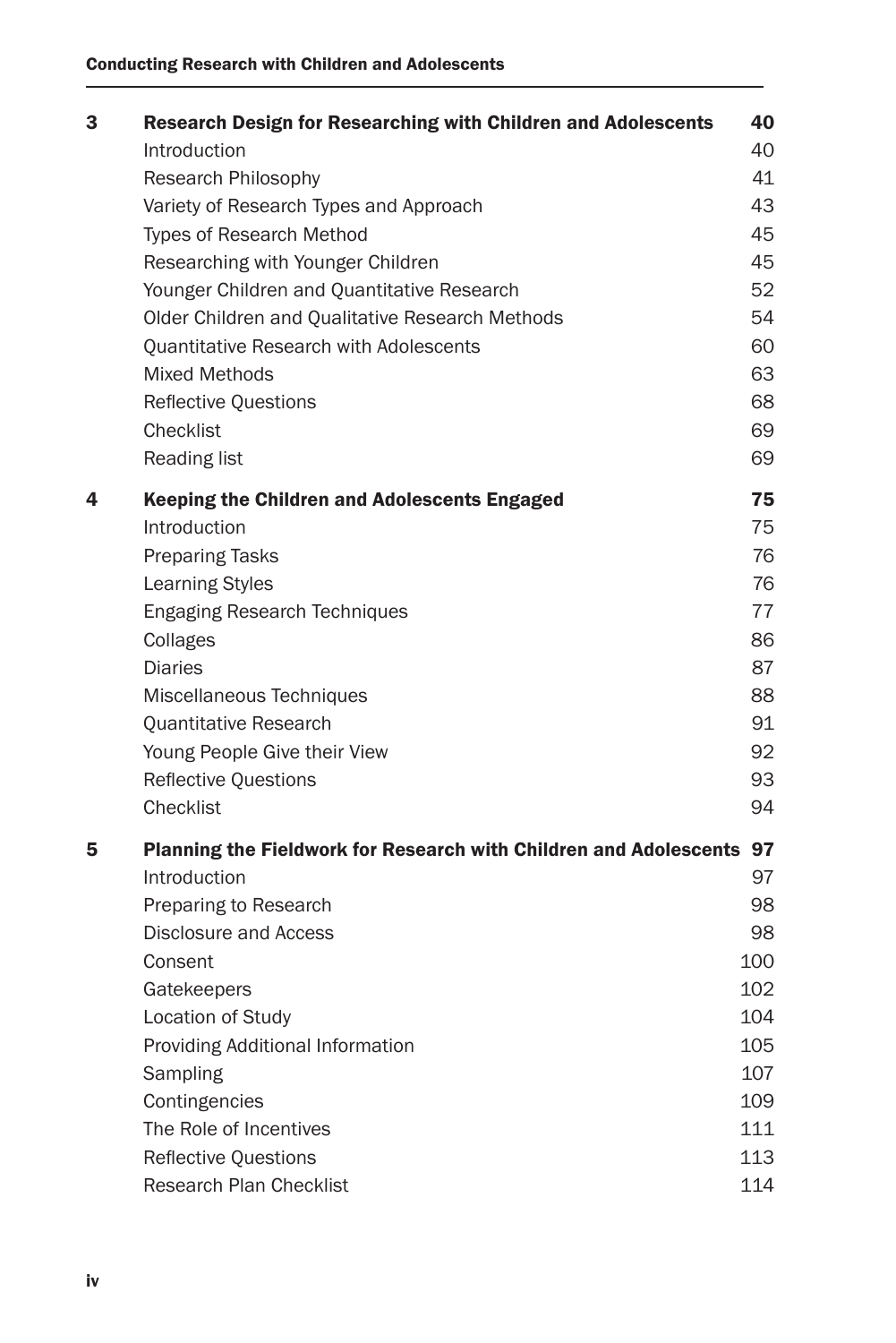| 6 | In the Field: Preparing for What may Happen During Research   | 116 |
|---|---------------------------------------------------------------|-----|
|   | Introduction                                                  | 116 |
|   | Understanding what Children Say                               | 117 |
|   | Listening to what Children Say                                | 119 |
|   | Gatekeepers and Power                                         | 124 |
|   | Gatekeepers and Conflicting Advice                            | 125 |
|   | Setting Parameters and Boundaries                             | 126 |
|   | Technology and Equipment                                      | 127 |
|   | Miscellaneous                                                 | 128 |
|   | <b>Reflective Questions</b>                                   | 130 |
|   | Checklist                                                     | 130 |
| 7 | Analysing and Interpreting the Data                           | 132 |
|   | Introduction                                                  | 132 |
|   | Qualitative Research Approaches to Analysing Qualitative Data | 133 |
|   | Quantitative Analysis                                         | 142 |
|   | <b>Mixed Methods</b>                                          | 148 |
|   | <b>Reflective Questions</b>                                   | 149 |
|   | Checklist                                                     | 150 |
|   | <b>Reading Lists</b>                                          | 151 |
| 8 | <b>Presenting and Disseminating the Data</b>                  | 155 |
|   | Introduction                                                  | 155 |
|   | <b>Presenting Qualitative Data</b>                            | 156 |
|   | Presenting Quantitative Data                                  | 157 |
|   | Writing for your Audience                                     | 159 |
|   | Academic Work                                                 | 159 |
|   | Acknowledging your Respondents                                | 163 |
|   | Storing and Destroying Information                            | 164 |
|   | Publishing your Work                                          | 165 |
|   | <b>Reflective Questions</b>                                   | 166 |
|   | Checklist                                                     | 167 |
| 9 | <b>Young People as Researchers</b>                            | 168 |
|   | Introduction                                                  | 168 |
|   | Young People as Researchers                                   | 169 |
|   | Advancing the Notion of Young People as Researchers           | 172 |
|   | Youth-Focused Research Designs and Practical Implications     | 176 |
|   | Self-Interpretation and Analysis                              | 183 |
|   | Limitations and Scope of the Ethno-Participatory Approach     | 185 |
|   | <b>Reflective Questions</b>                                   | 187 |
|   | Checklist                                                     | 187 |
|   |                                                               |     |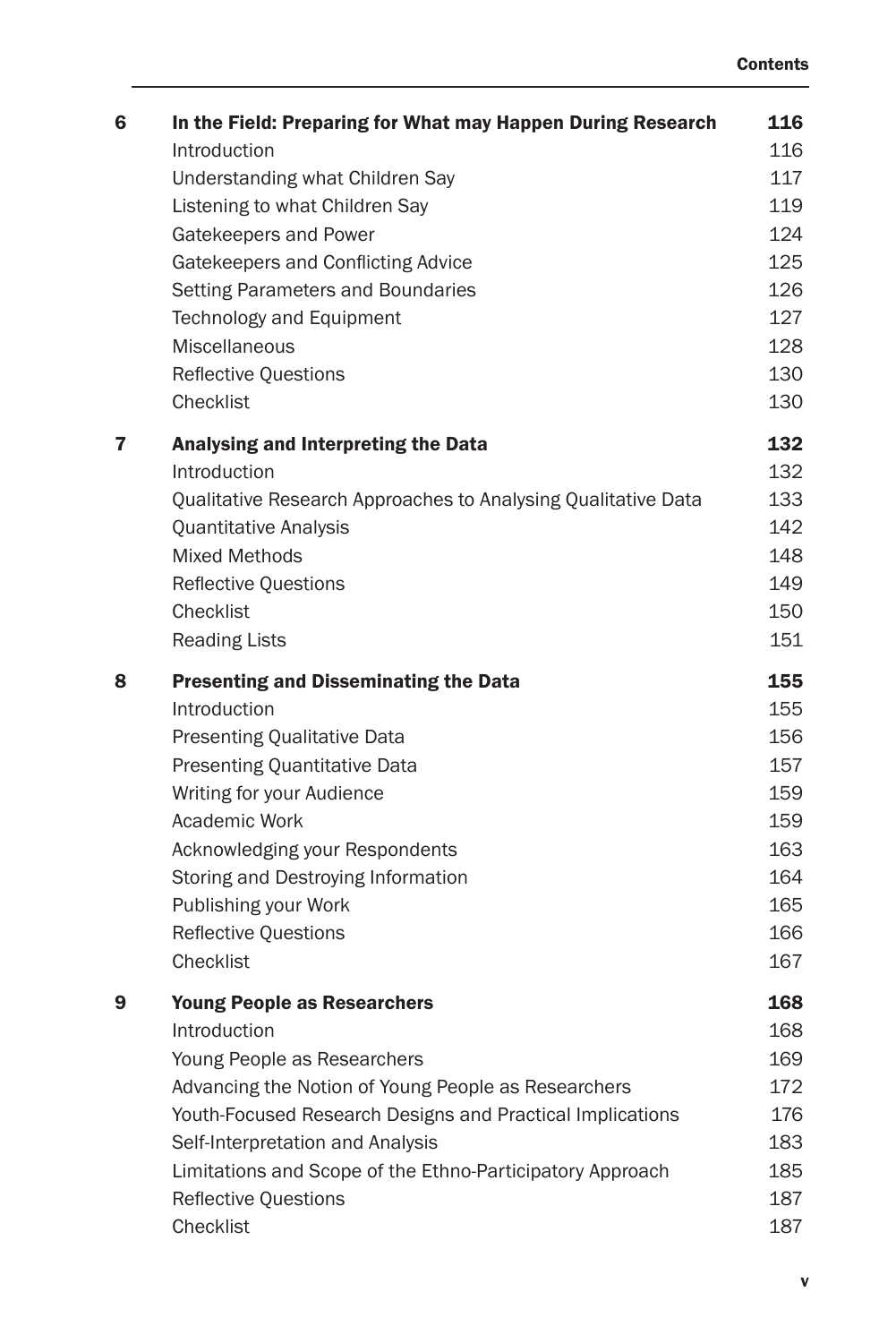|                   | Glossary                                                                                        | 191 |
|-------------------|-------------------------------------------------------------------------------------------------|-----|
| <b>Appendices</b> |                                                                                                 | 195 |
|                   | 1 Evaluation of the Youth Counselling Service, Airdrie Local<br><b>Health Care Co-Operative</b> | 195 |
|                   | 2 Assessing the Cumulative Impact of Alcohol Marketing on<br>Youth Drinking                     | 202 |
|                   | 3 The Impact of Creating Dyslexia Friendly Classrooms on<br>Children's Learning                 | 209 |
|                   | 4 Structured diary example                                                                      | 216 |
| Index             |                                                                                                 | 219 |